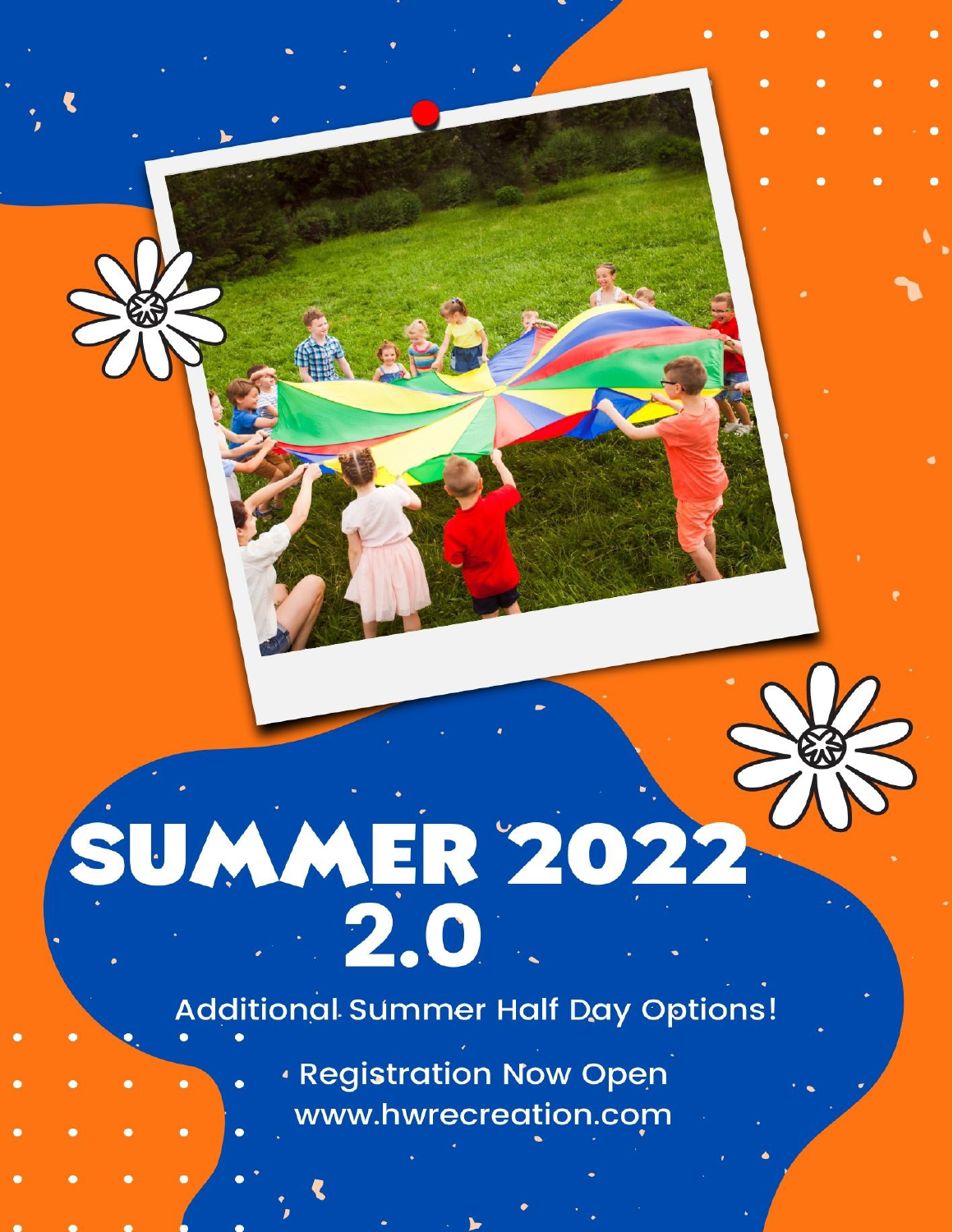Due to the heavy demand for the Patton Park program this summer and the inability for some to get in off waiting lists we have lined up a number of other half day clinic options that will run at the rec center field throughout the summer.

We have offerings for kids age 5-8 as well as offerings for kids age 8-12. These programs meet Monday through Thursday and we leave Friday as a rain day make up if we need it.

We encourage you to register early for these programs so that families will know well in advance if there is enough enrollment for the program to run.

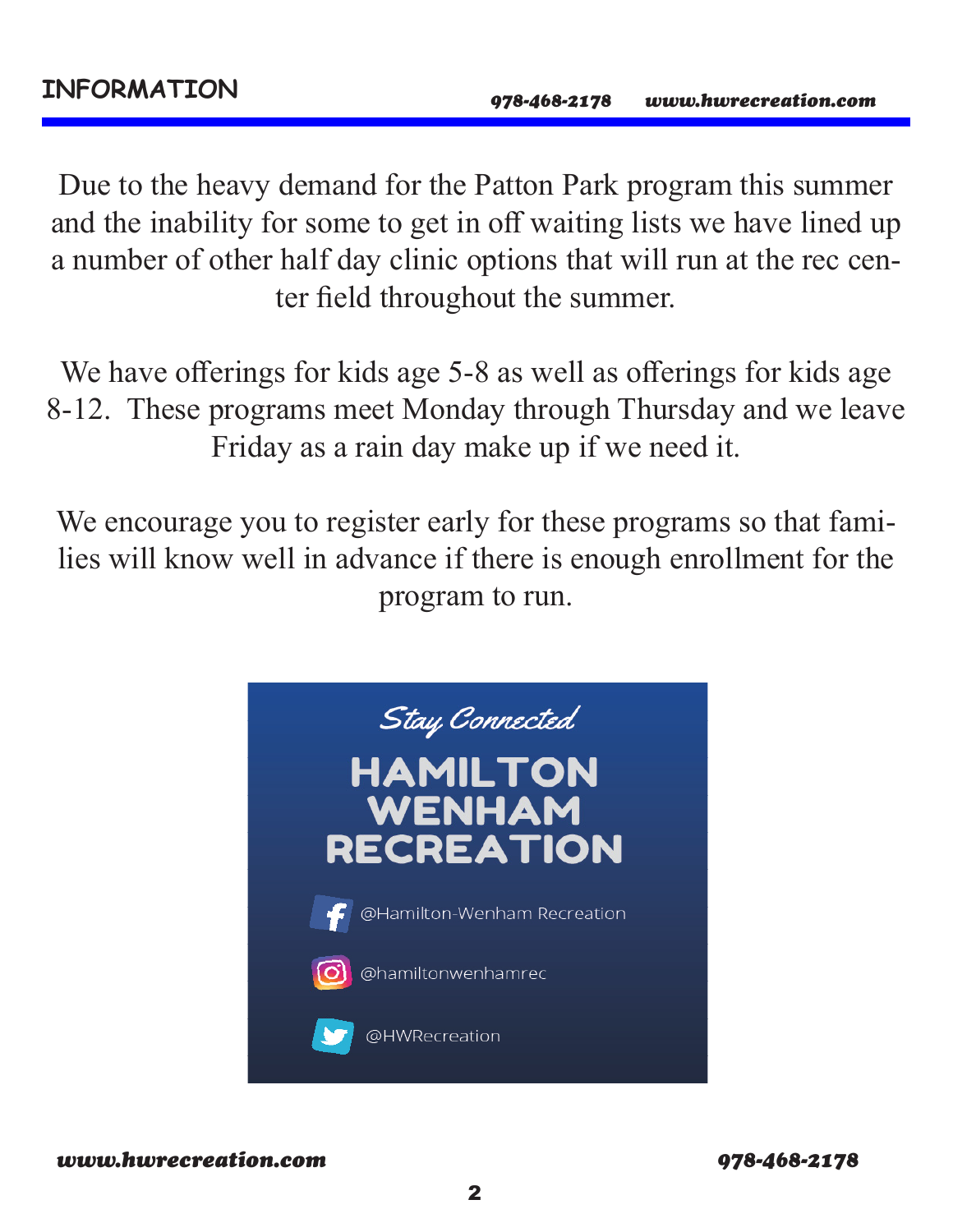### **Preschool Programs**



#### **SOCCER SHOTS: PRESCHOOL SOCCER**

Soccer Shots Mini is a high-energy program introducing children to fundamental soccer principles, such as using your feet, dribbling and the basic rules of the game. Through fun games, songs and positive reinforcement, children will begin to experience the joy of playing soccer and being active. Our 4 and 5 year old participants utilize creative and imaginative games to focus on basic soccer skills like dribbling, passing and shooting.

| Ages:        | Dates:                                             | Time:                 | Location:       | Fee:  |
|--------------|----------------------------------------------------|-----------------------|-----------------|-------|
| $4 - 5$      | Monday - Thursday, July 18th - July 21st           | $9:00am - 12:00pm$    | Fairhaven Field | \$168 |
| $5 - 8$      | Monday - Thursday, August 1st - August 4th         | $9:00am - 12:00pm$    | Fairhaven Field | \$168 |
|              |                                                    |                       |                 |       |
| $2 - MINI$   | Fridays, June 24th - August 19th*<br>*No Class 7/1 | $9:00$ am - $9:30$ am | Fairhaven Field | \$144 |
| 3- CLASSIC   | Fridays, June 24th - August 19th*<br>No Class 7/1  | $9:40$ am - 10:15am   | Fairhaven Field | \$144 |
| 4-5- PREMIER | Fridays, June 24th - August 19th*<br>No Class 7/1  | $10:25$ am - 11:05am  | Fairhaven Field | \$144 |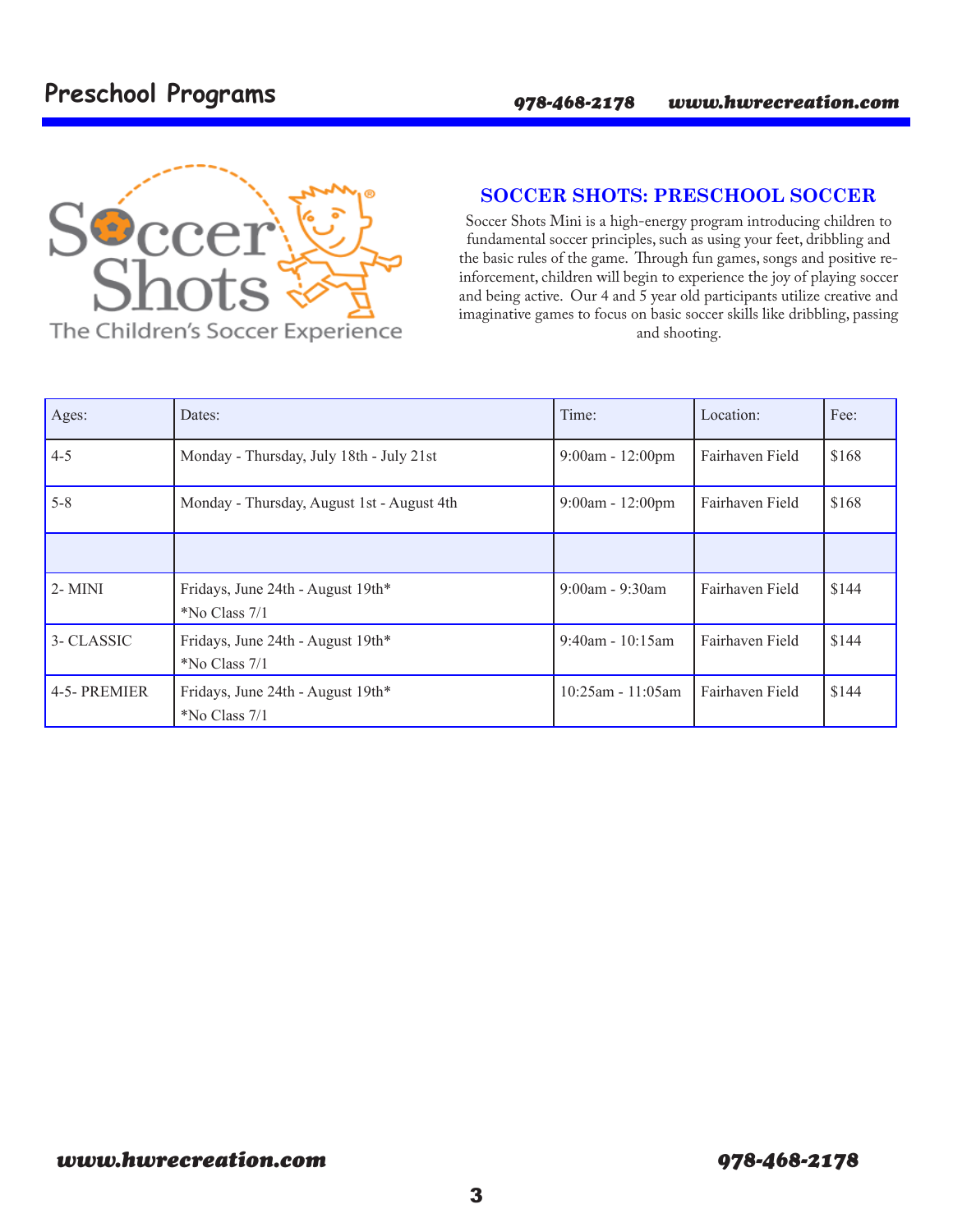#### **SPORTSZONE 101: SUMMER NERF RIVAL BATTLEGROUND**

Come test your individual and team effectiveness as a participant in our Nerf RIVAL Battlegrounds! The RIVAL series is designed with Nerfers ages ten and up in mind, as it features high-performance, high-speed Nerf blasters that are perfect for competitive, team-based play. If you have ever wanted to try out Paintball, this is a great, safe alternative! The RIVAL blasters use squishy Nerf pellets, which is perfect for competitive gaming because players can feel when they get hit, but the pellets don't hurt like Paintball or Airsoft. This awesome program puts a fresh spin on traditional games like Capture the Flag, King of the Hill, and Zone Wars, while also allowing participants to get great exercise, learn strategic planning skills, and make new battle-tested friends. Participants will play different games throughout the day, with individual and team-based challenges, so there is always something new and exciting to strive for. We will also have all sorts of obstacles for the students to interact with, so they never know what to expect! There will be no shortage of fun in this program, and we provide all the necessary supplies, so join the excitement today! NERF BATTLEFIELD COURSE: Kids will enjoy our man-made, blow-up inflatable course structures which help to protect and hide behind in your games to make the setting epic!! All Nerf Equipment and obstacles are sanitized before and after use. Kids can bring their own equipment so long as it is labeled properly! Kids Should Bring: Water, Comfortable Shoe**s!**

| Ages:    | Dates:                                       | Time:                  | Location:       | Fee:  |
|----------|----------------------------------------------|------------------------|-----------------|-------|
| $8 - 12$ | Monday - Thursday, June 27th - June 30th     | $9:00$ am - 12:00pm    | Fairhaven Field | \$150 |
| $5-10$   | Monday - Thursday, August 15th - August 18th | $9:00$ am - $12:00$ pm | Fairhaven Field | \$150 |

#### **SPORTSZONE 101: TOURNAMENT OF CHAMPIONS**

This week in Hamilton-Wenham is going to be a lot of fun for many kids. In all our action-packed week, kids will participate in a variety of games, such as street hockey, soccer, football, battleship, four corners, dodgeball, basketball and many others during our fun-filled week. In addition to learning the fundamentals of these sports, we will have exciting discussions about current events in sports, good sportsmanship and understanding the cool statistics on sports cards. Each participant will receive a daily pack of cards as a major prize. These prizes help emphasize value and are a fun way to enhance learning! For this special Summer Vacation Program, all kids will be divided into their proper age groups upon arrival. Kids will get a chance to play against their friends in friendly competition. Kids should wear comfortable running shoes! This program is open to both boys and girls.

| Ages:  | Dates:                                   | Time:              | Location:       | Fee:  |
|--------|------------------------------------------|--------------------|-----------------|-------|
| $8-12$ | Monday - Thursday, July 25th - July 28th | $9:00am - 12:00pm$ | Fairhaven Field | \$136 |

#### **SPORTSZONE 101: FLAG FOOTBALL**

During this program offered through Hamilton Wenham Rec, we will be playing flag football together in a fun and safe "Super Bowl" environment. Participants will rotate through different flag football games each week, playing different positions to help build skills and confidence on the field. All kids will learn the proper technique of playing and will also be given flags and flag belt for games.

Most games will take on in a 3 vs 3 and 5 vs 5 style game each week based on enrollment.

Kids should wear comfortable running shoes!

This program is open to both boys and girls.

| Ages:  | Dates:                               | Time:               | Location:       | Fee:  |
|--------|--------------------------------------|---------------------|-----------------|-------|
| $6-11$ | Monday - Thursday, August 9th - 12th | $9:00$ am - 12:00pm | Fairhaven Field | \$136 |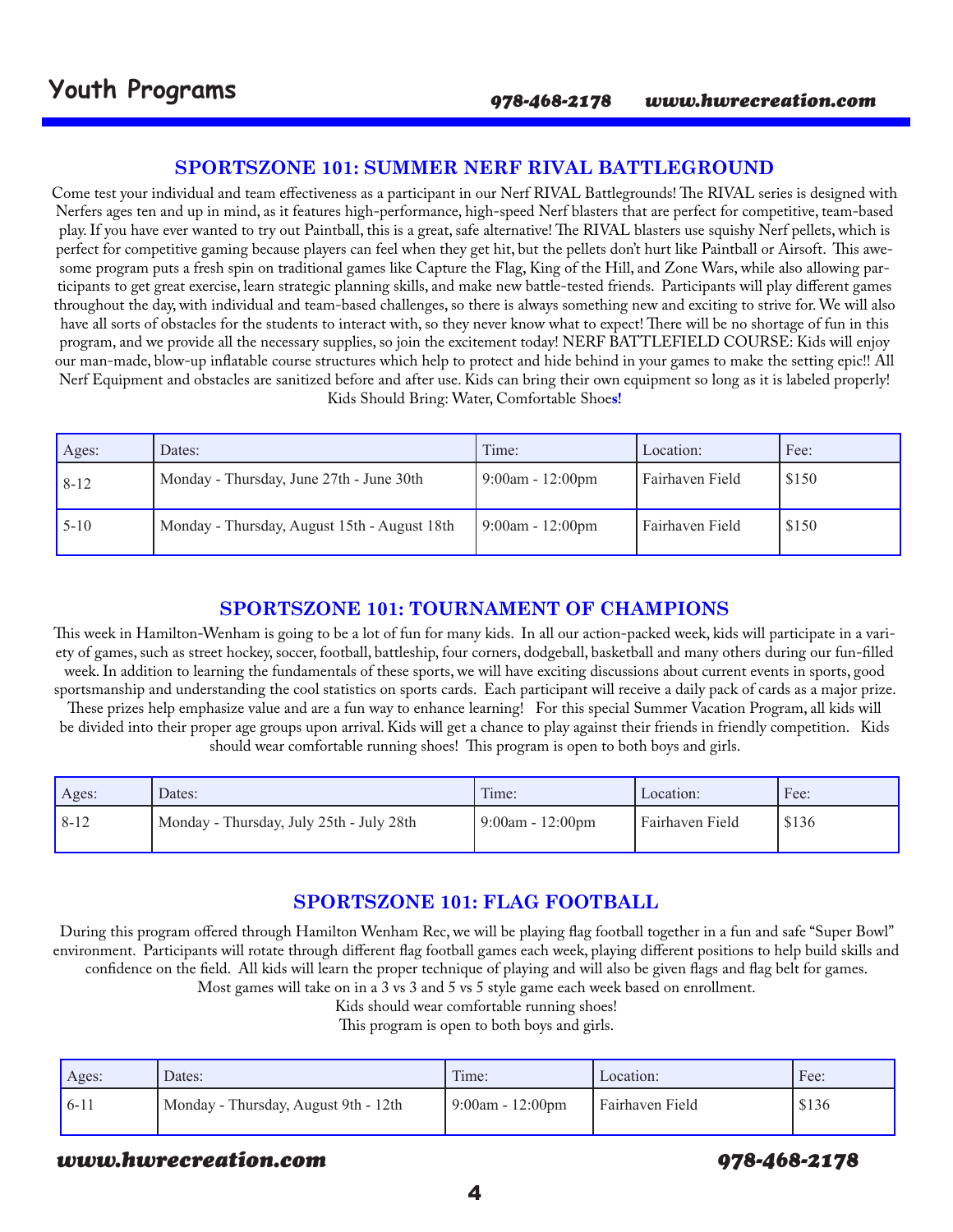#### **KNUCKLEBONES: NINJA WARRIOR**

Knucklebones Ninja is a blend of strength, skill, flexibility, fitness and fun. Throughout class participants will engage in various games, drills, elements and obstacle courses. From scaling up cargo nets on a truss to walking across balance beams, climbing over the A-frame to hanging on monkey bars, this class allows participants to have fun while progressing through the basics of ninja warrior elements.

| Ages:   | Dates:                                   | Time:                             | Location:       | Fee:  |
|---------|------------------------------------------|-----------------------------------|-----------------|-------|
| $5 - 8$ | Monday - Thursday, July 11th - July 14th | $9:00am - 12:00pm$                | Fairhaven Field | \$180 |
| $5 - 8$ | Monday-Thursday July 18th - 21st         | $1:00 \text{pm} - 4:00 \text{pm}$ | Fairhaven Field | \$180 |

#### **KNUCKLEBONES: ATHLETICS**

We play games like gaga, poison, splat ball etc. Knucklebones athletics is not your average class! Incorporating classroom favorites as we as outside the box games- this class is filled with physical activity, game play and fun! Ever tried to score points using a 4' inflatable ball or on 6' inflatable tube? Welcome to Powerball! Everyone will be challenged, learn new skills and have a blast!

| Ages:   | Dates:                                   | Time:                             | Location:       | Fee:  |
|---------|------------------------------------------|-----------------------------------|-----------------|-------|
| $5 - 8$ | Monday - Thursday. July 11th - July 14th | $1:00 \text{pm} - 4:00 \text{pm}$ | Fairhaven Field | \$180 |
| $5 - 8$ | Monday - Thursday, July 18th - July 21st | $9:00am - 12:00pm$                | Fairhaven Field | \$180 |

#### **YOUTH TENNIS LESSONS**

 This program will teach the basic shot mechanics along with an introduction to match play and the rules of Tennis! All lessons are conducted using a variety of high energy games and drills, designed to improve the game of your future Tennis star!

**6 Weeks**

#### **Instructor: Maria Schena**

| Ages:   | Dates:                                            | Time:                             | Location:                 | Fee: |
|---------|---------------------------------------------------|-----------------------------------|---------------------------|------|
| $6 - 8$ | Mondays, June 27th - August 8th*<br>*No Class 7/4 | $3:50 \text{pm} - 4:50 \text{pm}$ | Patton Park Tennis Courts | \$90 |
| $9-12$  | Mondays, June 27th - August 8th*<br>No Class 7/4  | $4:55$ pm - 5:55pm                | Patton Park Tennis Courts | \$90 |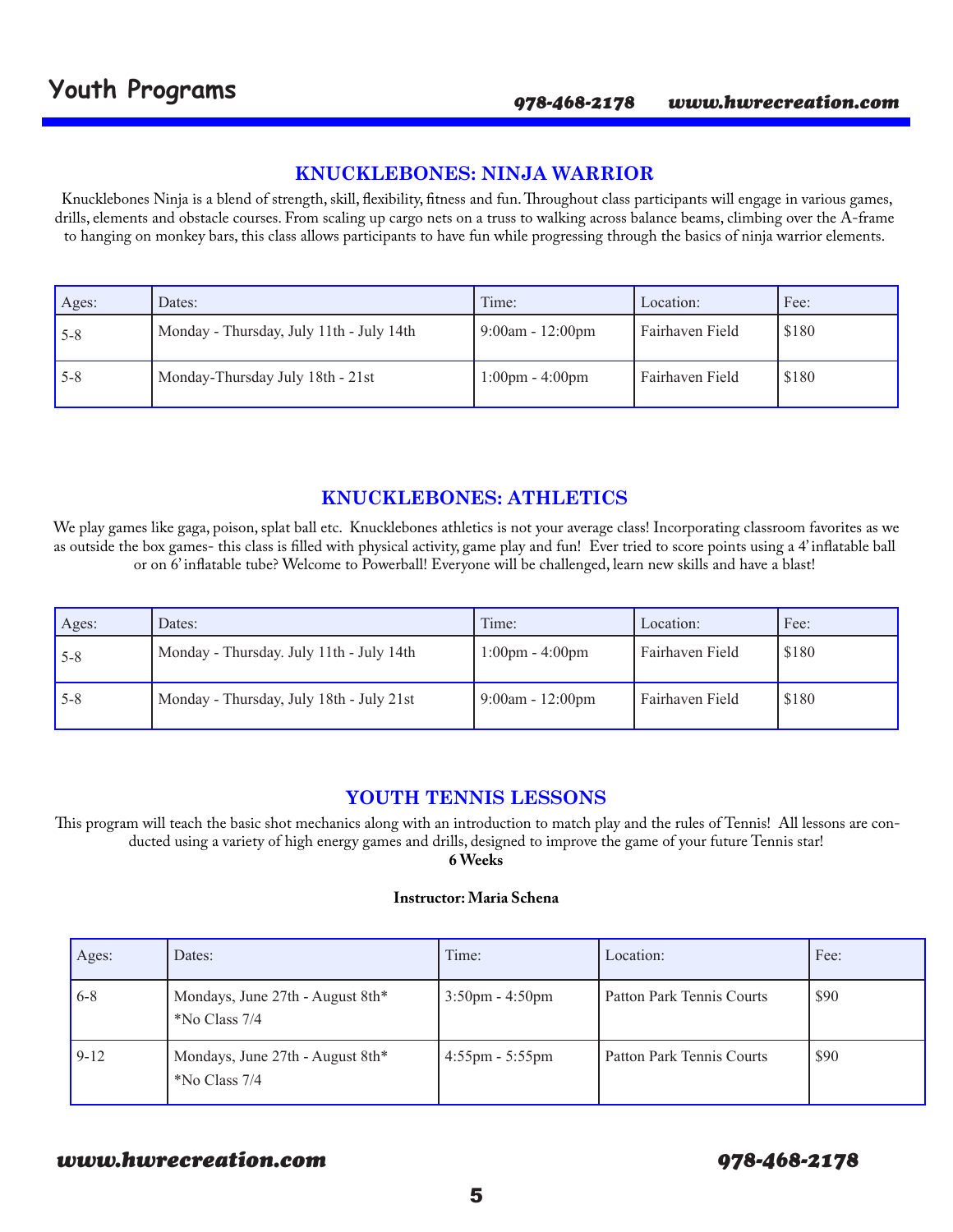#### **SPORTSZONE 101: BASEBALL CLINIC**

Players will have extensive instruction in proper baseball mechanics and techniques. Kids will be split up by their proper age and grade. The clinic includes comprehensive instruction in the proper fundamentals of hitting, throwing, fielding, pitching, bunting, infield play, and outfield play. Players will improve specific skills through drills, demonstrations, and scrimmages.

Our coaching staff, who consists of current and former baseball players, look forward to seeing you all for a fantastic week all geared toward improving our baseball skills!

Suggestions to Bring for Baseball: Water bottle, comfortable shoes, a favorite baseball t-shirt, hat, glove, and batting bag. No cleats! All other equipment is provided! No other equipment is necessary unless a child has a preference.

.

| Ages:  | Dates:                                   | Time:               | Location:       | Fee:  |
|--------|------------------------------------------|---------------------|-----------------|-------|
| $6-12$ | Monday - Thursday, July 18th - July 21st | $9:00$ am - 12:00pm | Cheeseman Field | \$135 |

#### **NORTH SHORE BREAKERS: SOFTBALL CLINIC**

The North Shore Breakers are a club softball program for girls on the North Shore. They will be holding a clinic for girls age 8-12 this summer in Hamilton Wenham! Come out and work on your hitting, throwing, fielding and pitching. Clinic is open to beginner and experienced players.

| Ages: | Dates:                                  | Time:            | Location:   | Fee:       |
|-------|-----------------------------------------|------------------|-------------|------------|
| 8-12  | Monday-Thursday August 1st - August 4th | 9:00am - 11:00am | Black Field | <b>TBD</b> |



#### **KIDS TEST KITCHEN: SUMMER COOKING WORKSHOP**

Kids' Test Kitchen is on a mission to get young eaters cooking, tasting, and thinking about healthy ingredients! Let's continue to redefine kid food; one lesson, and one child at a time! Each class presents students with an opportunity to explore new or familiar foods in their raw, unmanipulated state. Then, working as a team, we'll slice, dice, peel, measure, and cook until we've prepared the finished dish. Lessons are planned to celebrate seasonal produce – cool you on a hot summer day and offer ideas for quick and healthy family meals. At the end of class your aspiring chef will receive the main ingredient, or a sample of the finished dish, and the recipe so that they can show off what they've learned! Even the most reluctant eaters enjoy KTK, where participation is expected, but tasting is always optional. Each session arrives with fresh new recipes and ideas to inspire your healthy eater! Kids have food allergies, but they shouldn't miss out on the fun. We know allergies and can work around them, making sure that everyone is having fun and staying safe.

\*Please clearly disclose all food allergies and/or dietary restrictions upon registration.

| Ages:  | Dates:                                   | Time:              | Location:         | Fee:    |
|--------|------------------------------------------|--------------------|-------------------|---------|
| $6-11$ | Monday - Thursday, July 25th - July 28th | l 9:00am - 11:00am | Recreation Center | I \$190 |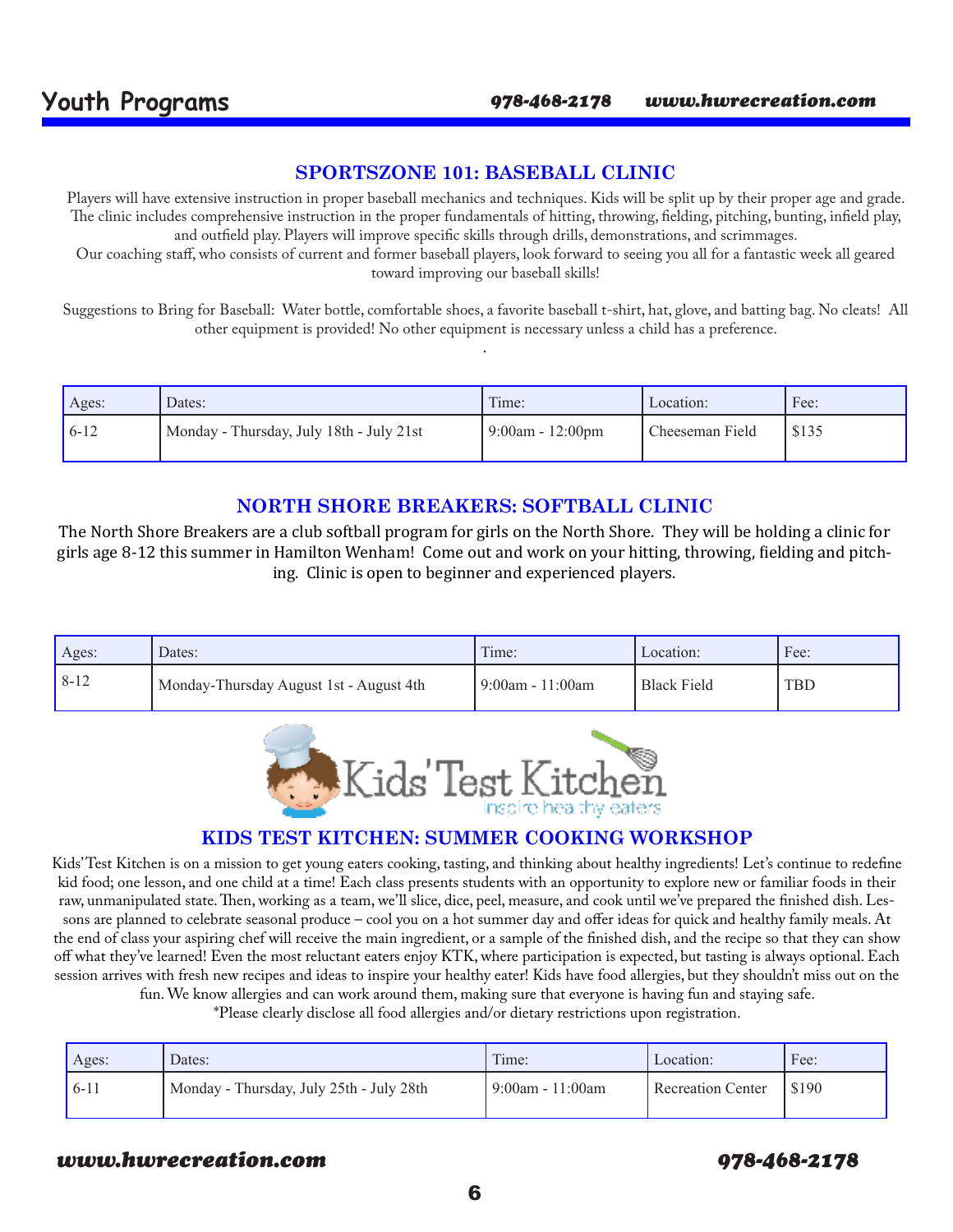#### **SEACOAST UNITED: SOCCER CLINIC**

**Seacoast United's Grassroots Soccer Camps** are a unique opportunity for young children to get involved in the game of soccer. The overall theme is for children to relate having fun with playing soccer and to develop the necessary skills to be a competitive player in the future. The program ranges from ages 3 to 5, and offers a unique learning experience for all involved. Each age group is appropriately challenged with specifically designed developmental games and activities.

**Seacoast United Summer Skills Soccer Camp programs (ages 6-14)** are a fantastic way for your children to be introduced to SUSC's fun developmental approach to the game of soccer. Our professional, dedicated, full time coaching staff will offer sessions full of fun technical challenges and game play. SUSC Summer Skills Half Day Soccer Camps (3 hrs) appropriately challenge players in a fun learning environment while developing important individual skills. These classes then incorporate their skill work into scrimmage play allowing all players a chance to recognize how their confidence with the ball relates to game play situations and success.

| Ages:   | Dates:                                | Time:                  | Location:       | Fee:  |
|---------|---------------------------------------|------------------------|-----------------|-------|
| $3 - 5$ | Monday - Thursday, August 15th - 18th | $9:00$ am - $9:45$ am  | Fairhaven Field | \$60  |
| $6-14$  | Monday - Thursday, August 15th - 18th | $9:00$ am - $12:00$ pm | Fairhaven Field | \$125 |

#### **SEACOAST UNITED: FIELD HOCKEY CLINIC**

Seacoast United emphasizes the fundamentals of field hockey, as well as teach elite skills needed to compete at the highest level. Through skill sessions and instruction we feel that basic skills and exposure to the game of field hockey are the building block from which successful players are born. Seacoast United Field Hockey Camps offer the field hockey player a fun, yet challenging atmosphere. The staff is committed to promoting the individual athletic development of each camper by creating a fun and healthy learning environment. If you are a new or existing player who is looking to have a great time while working on your individual and team skills, our camps are for you!

Each athlete will get hands on coaching and will come away from camp with a greater knowledge of the game, an improved skill level and a love for the sport!!

| Ages:   | Dates:                              | Time:               | Location:       | Fee:  |
|---------|-------------------------------------|---------------------|-----------------|-------|
| $15-9$  | Monday - Thursday, July 11th - 14th | $9:00$ am - 10:30am | Fairhaven Field | \$150 |
| $10-14$ | Monday - Thursday, July 11th - 14th | $9:00$ am - 12:00pm | Fairhaven Field | \$150 |